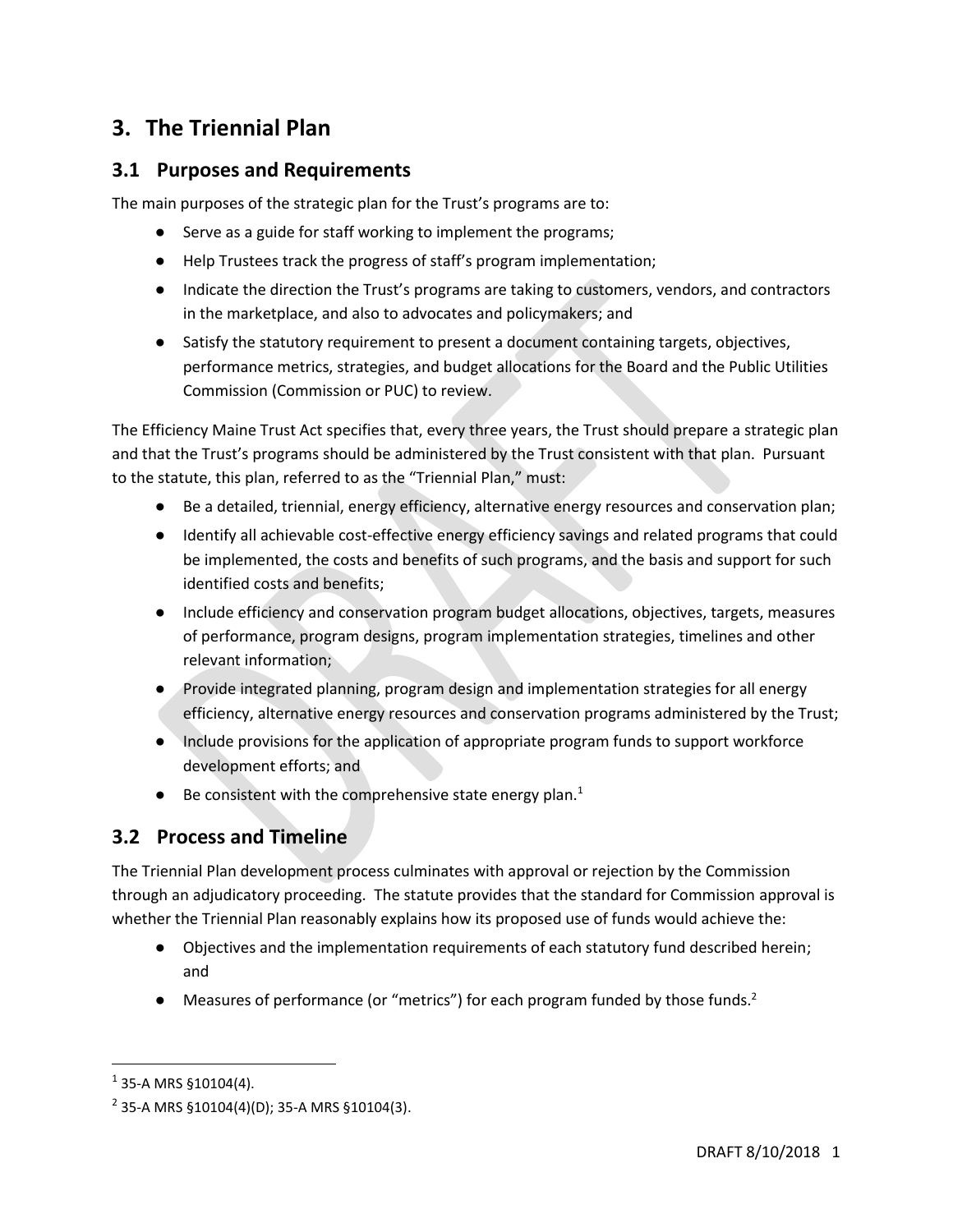According to the statute, the Commission is to approve all elements of the Triennial Plan that it determines to be cost-effective, reliable, and achievable. The Commission also incorporates into gas and electricity utility rates sufficient revenue to provide for the procurement of energy conservation resources that are identified in the plan as being cost-effective, reliable, and achievable, within a statutorily established cap.

Before the Plan is submitted to the Commission, however, it undergoes several steps. The staff began developing Triennial Plan IV by reviewing recent past performance, working on a basic outline of priorities, identifying issues needing further analysis, and laying out a process and timeline. Trustees provided input during periodic program updates, budget discussions, and presentations on Triennial Plan issues. The staff obtained data from the utilities and market research from outside experts to help formulate program targets and strategies. The staff also commissioned several studies, which helped the staff estimate the budgets necessary to capture all efficiency resources that are reliable and achievable, and meet the standard for cost-effectiveness.

In addition, the staff launched a stakeholder engagement process. This process involved publishing a formal request for information before drafting this document, holding individual meetings, and holding a public hearing. It further involved soliciting and considering written comments on a draft version of the plan. All materials were made publicly available on a dedicated webpage that provided an ongoing means for stakeholders to submit questions, comments and recommendations, and supporting materials for the Trust's consideration. The Trust will also offer a detailed briefing on the Plan to the Legislature's Committee of jurisdiction to provide an opportunity for input. All written comments received by the Trust may be found at https://www.efficiencymaine.com/triennial-plan-iv/.

After considering input from stakeholders and policymakers, the staff presents a final draft of the Triennial Plan at a meeting of the Board of Trustees. Once satisfied that the document comports with the objectives, targets, and requirements of the statute and provides a suitable explanation of the program strategies, the Board may approve the Plan by a two-thirds vote.

Finally, the process prescribes that the Trust staff will submit to the Board of Trustees an update to the Triennial Plan when significant changes are contemplated. Significant changes require approval by the Board before they may be put into effect. In the event these changes relate to the use of funds "generated by assessments" on utility ratepayers, the changes also require approval by the Commission "using the same standard as for the triennial plan."<sup>3</sup>

## **3.3 Program Implementation Priorities**

In addition to best practices of administration and implementation, the plan reflects a balancing of the following priorities in its allocation of the budget and design of programs: acquiring resources, transforming the market, maintaining fairness, leveraging the private sector, and reducing environmental impacts of energy.

### **3.3.1 Acquiring Resources**

A strong selling point for the Trust's programs is that they deliver energy resources that cost less than conventional energy resources and, therefore, reduce total energy costs. In the case of electricity, the

l

 $3$  35-A MRS  $$10104(6)$ .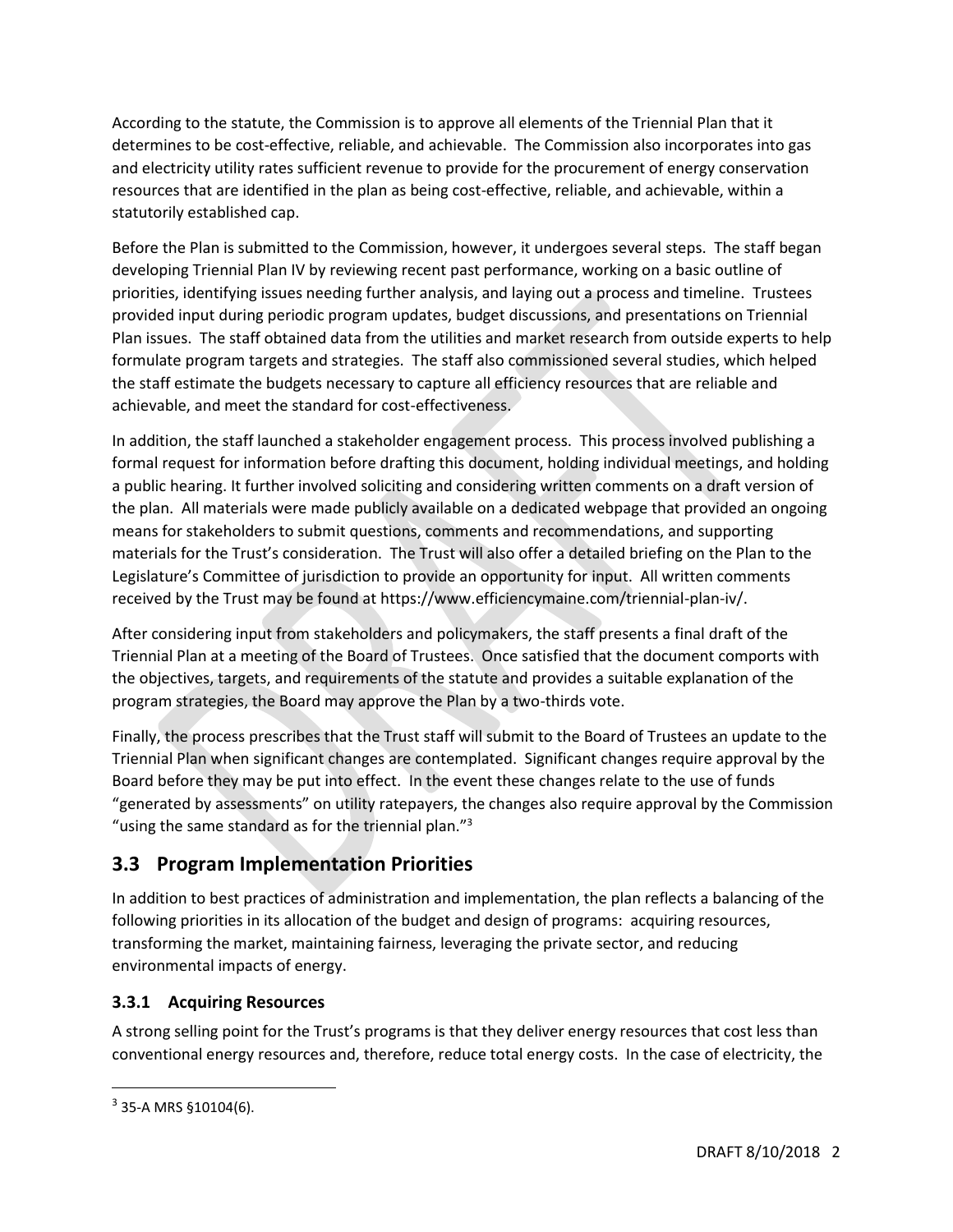acquisition of low-cost energy resources also suppresses the rise of energy and capacity charges, and improves grid reliability. These benefits are essential if the Maine economy is to remain competitive with neighboring states and provinces. By investing in energy conservation projects that satisfy the Trust's stringent cost-effectiveness test, the programs are acquiring energy resources for the benefit of the participating customer and the ratepayers on the system. As a general rule, the budget allocations and program designs in this Triennial Plan reflect the Trust's top priority, which is reducing energy costs in Maine by the "maximum amount possible" through acquisition of demand-side energy resources that are cost-effective, achievable, and reliable.

### **3.3.2 Transforming the Market**

Another priority of the Trust, as reflected in the Triennial Plan, is to help transform the marketplace with regard to energy conservation and cost-effective renewable energy resources. Market transformation in the Trust's programs takes several forms.

One example is building economies of scale for newer, high-efficiency products such that they are stocked on store shelves, salespeople and technicians are familiar with and promote the products, and the retail price is driven down. Recent energy-efficient technologies going through this transformation in Maine include ductless heat pumps and heat pump water heaters: these products are now available across the state due in significant part to the Trust's incentives, training for contractors and distributors, and informational materials.

Another means of market transformation is through workforce development. Triennial Plan IV continues the past success of promoting training for key players in the energy conservation supply chain. The Trust emphasizes the certification and licensing requirements for trade allies affiliated with Efficiency Maine programs. It also considers online and in-store training opportunities, scholarships, and other support for existing programs run by community colleges. In past years, Trust programs paid for and organized training for:

- Home energy auditors to learn sales skills when pitching their services to homeowners;
- Contractors to learn about new mini-split heat pumps;
- Sales staff at large retail chains who are responsible for promoting ENERGY STAR<sup>®</sup> lights and appliances;
- Large commercial contractors to learn about advances in variable frequency drives (VFDs); and
- Facility managers to become certified in best practices of operation and maintenance for the energy systems in their buildings.

A third area of activity that advances the priority of market transformation is the Trust's promotion of general energy education and awareness. The Trust maintains a website that helps both residential and business customers access information about available programs (including technical support and financial incentives), and has expanded the offerings to include more generic information about energy efficiency and the options available to consumers considering a purchase of new lighting, heating or cooling systems, water heaters, electronics, appliances, motors, or controls. Recently, this activity has included providing information to customers who may be unfamiliar with operating their new efficient equipment: the Trust's Ductless Heat Pumps web hub provides both pre- and post-installation information for customers (https://www.efficiencymaine.com/about-heat-pumps/). Triennial Plan IV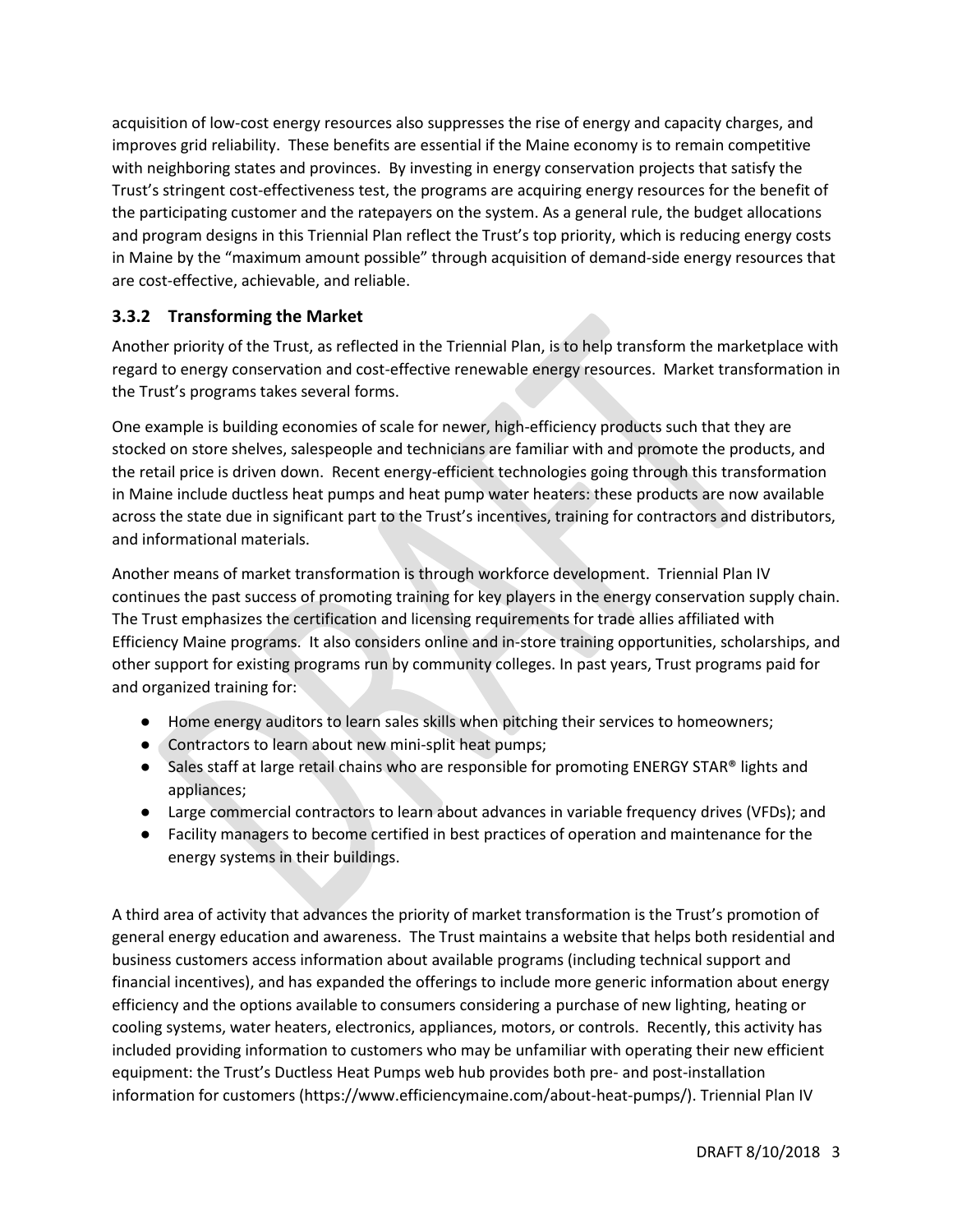continues to leverage these increasingly important website resources and expands the Trust's use of social media and digital advertising to effectively reach more customers.

Finally, market transformation includes activities to encourage the entry of new high-efficiency products and alternative energy products into the marketplace. The cost-effectiveness of new products or practices can be hard to demonstrate or predict. Meanwhile, making such products or practices available on a broad scale, while maintaining quality control, can be challenging. To address these issues, the Trust often seeks to start on a smaller scale by supporting innovative pilot initiatives. In this Triennial Plan, the Trust will continue to use the Innovation Program to pilot new products, or new applications of established products, as well as new approaches to running programs. The Trust will also continue its practice of funding custom projects in commercial and industrial settings, where appropriate. The funding of custom projects enables contractors and their customers to take advantage of energy-saving opportunities even if the product has not yet achieved sufficiently wide use to appear on a "prescriptive incentives list" of the most commonly used efficient products. Funding custom projects also enables the Trust to support best practices in building design, industrial processes, and building operation so that, over time, these will become standard industry practice.

#### **3.3.3 Maintaining Fairness**

The Triennial Plan also reflects the priority of maintaining fairness in the way that budgets are allocated and programs are designed and implemented. At a minimum, a degree of fairness is achieved by ensuring that statutory minimum funding levels are allocated to low-income customers (the greater of \$2.6 million or 10% of the Electric Efficiency Procurement and an appropriate percentage from the Natural Gas Conservation Fund) and to small business customers. Beyond these statutory directives for budget allocations, the Trust seeks to promote broad participation among customers and a reasonable distribution of project benefits throughout the state.

Before Triennial Plan III, the Trust allocated funds from electric customers (from the system benefit charge [SBC] and RGGI) and gas utility customers according to the percentage of total load represented by each customer class (e.g., approximately 40% for residential customers and 60% for business/institutional/industrial customers of electric utilities). Starting in Triennial Plan III and continuing with Triennial Plan IV, the Trust allocates funds on the basis of opportunity for cost-effective energy savings. This approach will continue to entail administering a blend of programs targeted to the needs of different customer types and the channels through which they access energy conservation. Some programs will result in a small number of very large projects acquiring extensive energy savings; others will result in tens of thousands of small, low-cost product upgrades that make small energy savings accessible to homeowners and businesses everywhere, even in more remote areas of the state. By contrast, other initiatives, such as the Small Business Initiative, will yield lower energy savings and incur greater cost. While these undertakings may run counter to the principle of maximizing resource acquisition, the Trust pursues them nonetheless because they are cost-effective, achievable, and reliable, and because it is important that customers from every sub-sector and every region of Maine have a reasonable opportunity to access the benefits of cost-effective energy conservation programs.

#### **3.3.4 Leveraging the Private Sector**

As noted above, an overarching purpose of the Trust is to reduce the energy costs of Maine's residential and non-residential customers to the maximum extent, consistent with the requirements of cost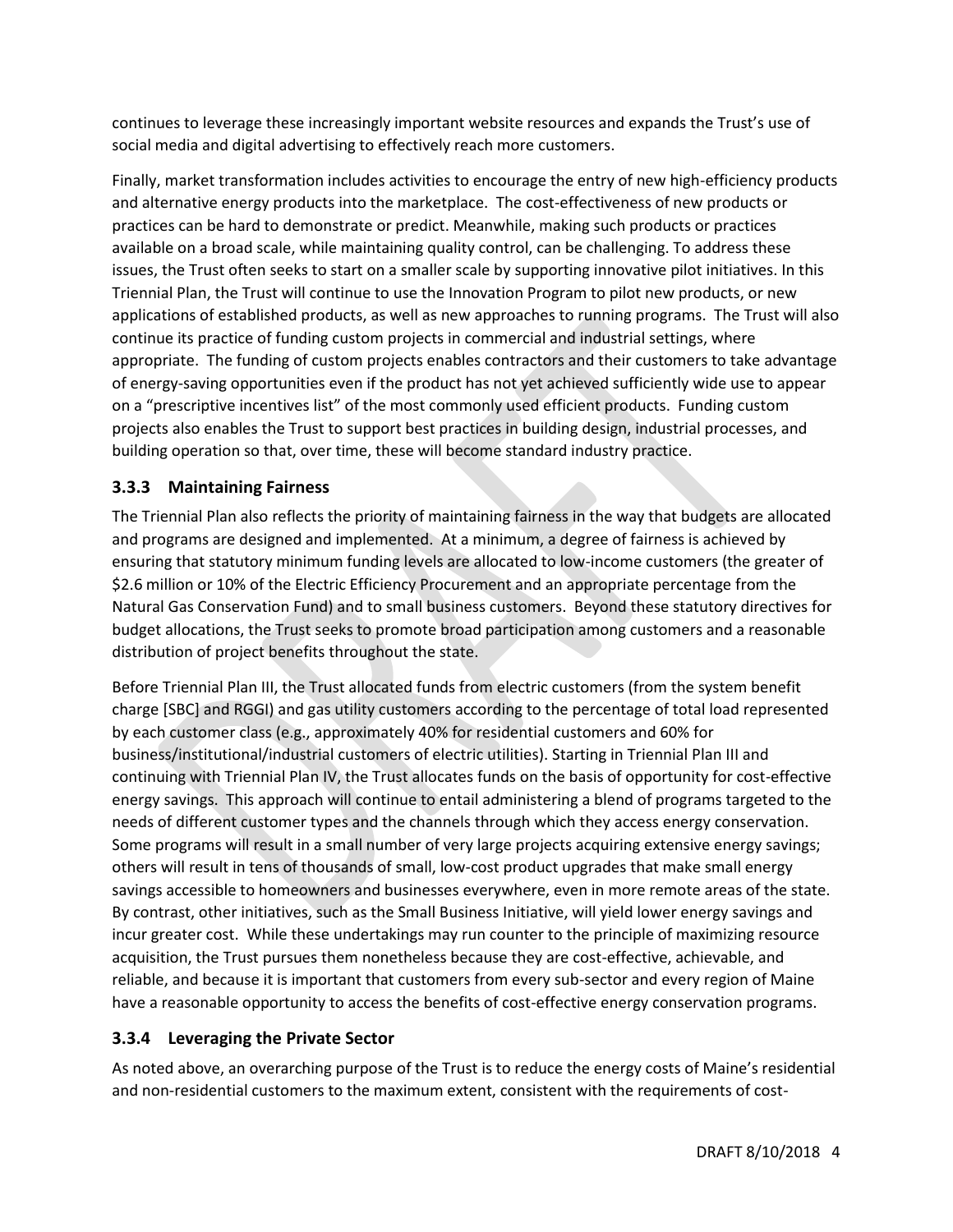effectiveness. A core priority of the Trust is to leverage private sector funding and activities in the free market. This means that, as much as possible, the Trust designs its programs so that marketing and installation of efficiency, conservation, and alternative energy measures are incorporated into the normal, day-to-day activities of the existing supply chain, which comprises manufacturers; suppliers; vendors; architects and engineers; contractors (electricians, plumbers, heating technicians, builders); and retail stores. Leveraging the private sector entails taking advantage of competition in the marketplace to push down prices of equipment and services. This approach has the added benefit of avoiding "picking winners" in technology, fuel type, or service providers, leaving the outcome to the efforts of market players and the choices made by customers.

This market-based approach also means that in most cases, the homeowner or business owner bears ultimate responsibility for deciding what upgrades to install and which contractor to use, and for executing and paying for the transaction. Except for the case of improvements made in certain lowincome homes, the Trust's financial contribution takes the form of an incentive designed to move the customer from the status quo, or from purchasing the standard-efficiency model, to upgrading to a highefficiency model. The incentive is designed to cover a portion of the cost of the energy upgrade, and the customer must bear the balance of the project cost. The Trust also offers loans for many upgrades to help customers reduce initial investment costs. Without this significant financial investment from the customers, the Trust's costs for procuring cost-effective energy resources would be greatly increased, the overall cost of delivering energy through utility systems would be considerably higher, and emissions of carbon and other air pollutants would rise.

### **3.3.5 Reducing the Environmental Impacts of Energy**

Traditionally, the production and consumption of energy have been among the largest contributors to air pollution, including greenhouse gases that cause climate change. Energy is also closely associated with other environmental and land use issues, such as water quality, solid and hazardous waste, wildlife impacts, scenic impacts, and sustainable use of finite resources. Energy conservation and clean alternative energy resources have the potential to not only reduce or mitigate harmful environmental impacts, but to do so more cost-effectively than other ways to mitigate such impacts.

Throughout the design and implementation of this Triennial Plan, the Trust's top priority, as noted above, is to ensure that energy conservation and alternative energy resources maximize cost-effective energy savings and economic benefits to ratepayers and the local economy. In addition, consistent with statute, the Trust seeks to deploy these energy resources in a way that also advances state environmental policies.

## **3.4 Results**

### **3.4.1 Recent History of Energy Conservation Programs**

Nationally, energy conservation programs are well-established as a means for cost-effectively lowering energy bills and reducing carbon dioxide and other air pollutants. Efficiency programs also have successfully promoted business profitability, local economic development, and jobs. It should be no surprise then to learn that across the United States, \$7.6 billion was invested in 2016 through programs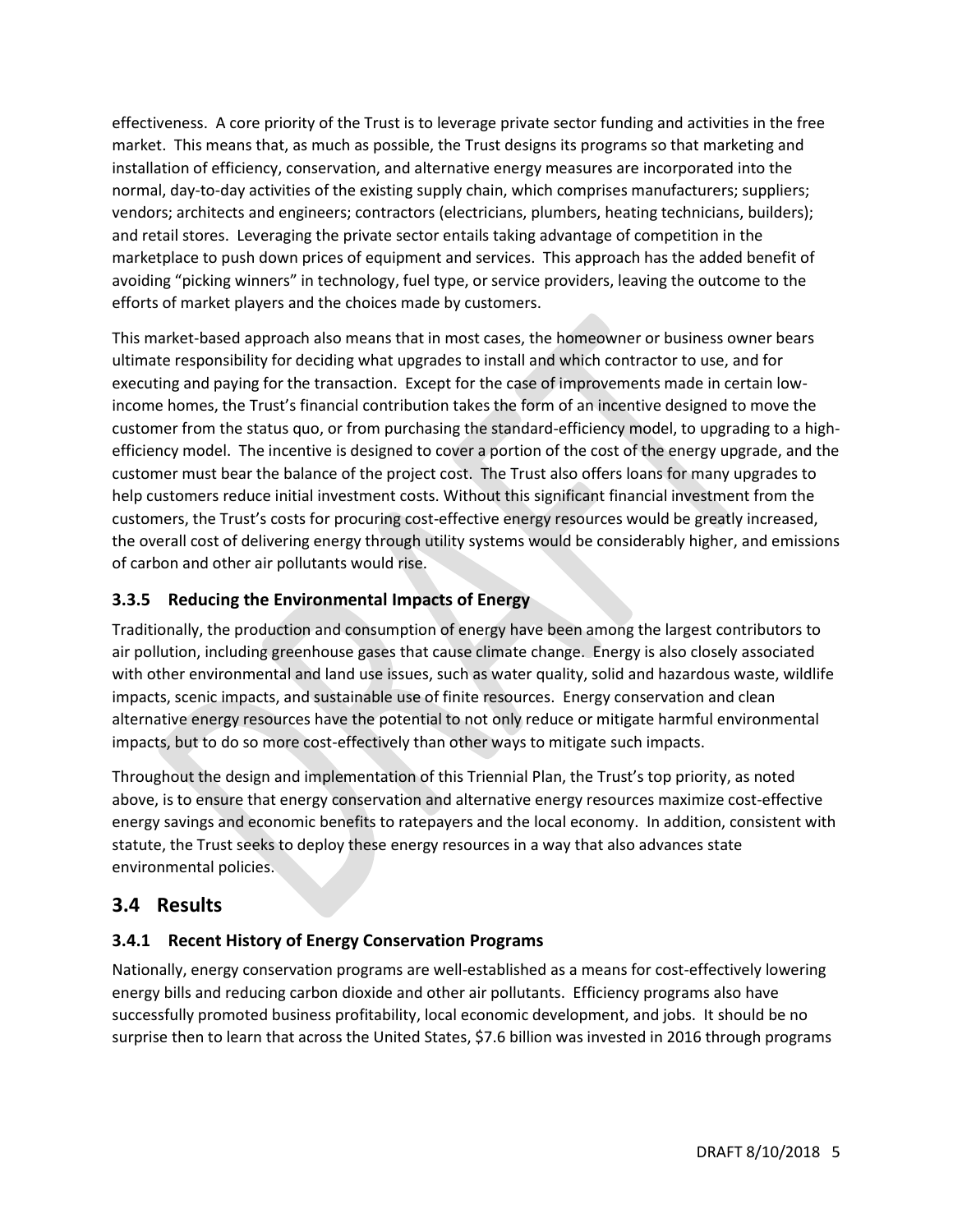to promote the more efficient use of electricity, heating fuels, and industrial process fuels.<sup>4</sup> Figure 3.4-1 shows that nationwide funding for energy conservation programs increased 443% between 2003 and 2016, reflecting a growing commitment to efficiency as a low-cost, low-carbon, and highly reliable energy resource.



**Figure 3.4-1: National Spending on Energy Efficiency Programs**

Note: Annual spending on electric and natural gas energy conservation. Natural gas spending is not available for the years 1993–2004. Sources: Nadel, Kubo, and Geller 2000; York and Kushler 2002, 2005; Eldridge et al. 2007, 2008, 2009; CEE 2012, 2013, 2014, 2015, 2016; Gilleo et al. 2015; Berg et al. 2016. As reprinted in American Council for an Energy Efficient Economy, "ACEEE: The 2017 State Energy Efficiency Scorecard," September 2017.

Energy conservation programs have been delivering cost savings in Maine for decades. Before the restructuring of Maine's electric utilities in 2000, the investor-owned utilities—Bangor Hydro Electric and Maine Public Service (now merged and renamed Emera Maine) and Central Maine Power—were vertically integrated, owning and managing generation stations as well as the transmission and distribution lines. They also offered energy conservation programs to their customers. Among the first energy conservation programs in the country, these initiatives were referred to as Demand Side Management (DSM) programs. Showing their commitment to providing Maine ratepayers with low-cost energy conservation, Central Maine Power proposed, and the Commission approved, DSM budgets above \$20 million per year in the early and mid-1990s.

 $\overline{a}$ 

<sup>&</sup>lt;sup>4</sup> American Council for an Energy Efficient Economy, "ACEEE: The 2017 State Energy Efficiency Scorecard," September 2017, page vi.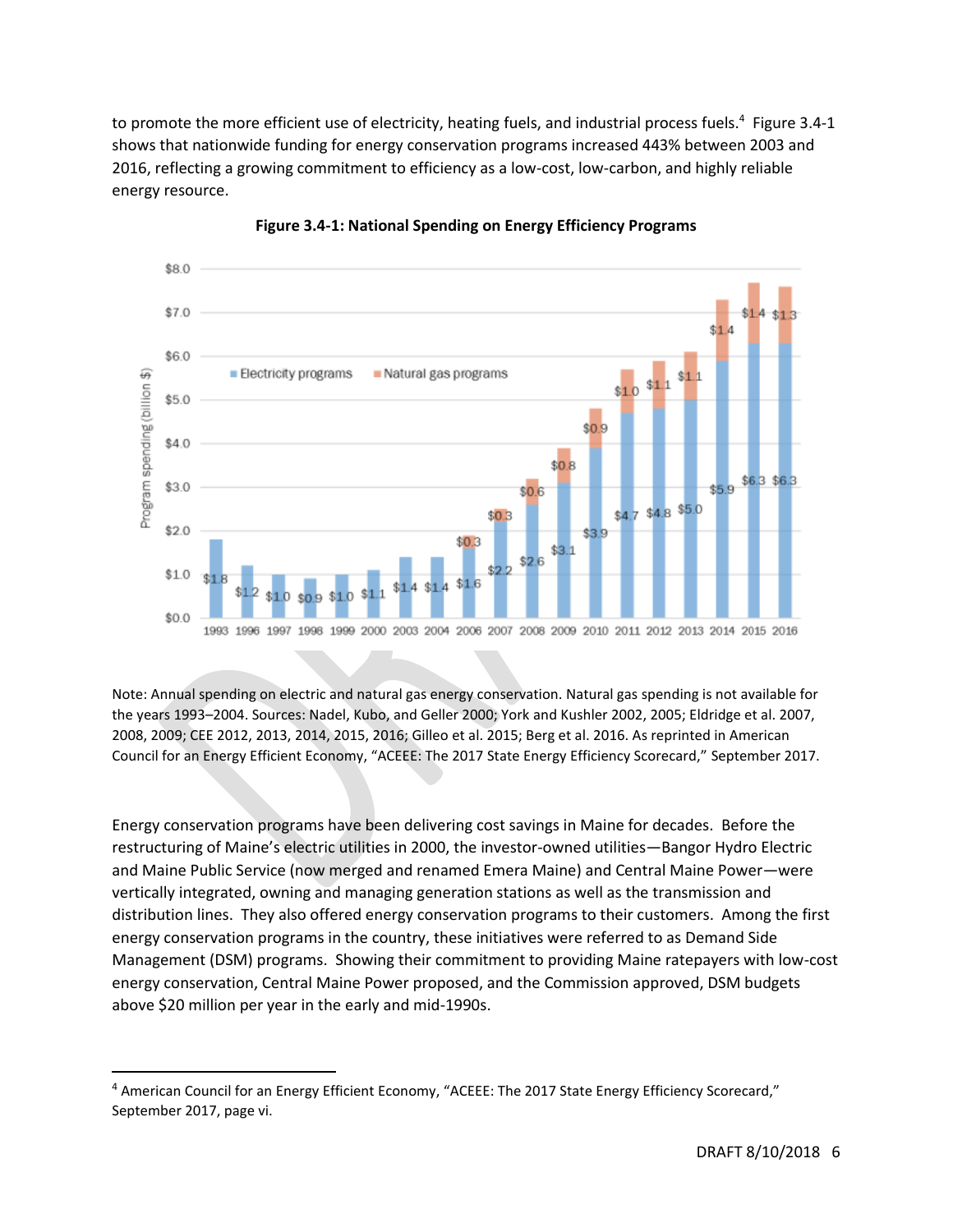Starting in 2002, the Commission assumed responsibility for administering statewide energy conservation programs funded with an SBC. Over eight years, the programs grew from a handful of small educational and training initiatives to a full-fledged conservation unit, branded as "Efficiency Maine." The unit offered energy-saving measures from the smallest low-income residential setting to the largest paper mills. Under Commission management, the Efficiency Maine programs adopted a market-based approach that relied on developing a network of trade allies (e.g., electrical and plumbing contractors, equipment suppliers, architects, and engineers) who are referred to as "Qualified Partners" (or "QPs"). Efficiency Maine also targeted residential and business lighting as among the most costeffective opportunities for energy savings, and helped transform the lighting market to high-efficiency compact fluorescent bulbs and high-performance T8 linear fluorescent tubes. During this period in the middle of the decade, the Efficiency Maine programs were funded at about \$9 million per year. As certain pre-existing program commitments (from the so-called Power Partners Program) reached their end and made more funds available for Efficiency Maine, the annual budget for electricity savings programs grew to \$14-15 million by 2009.

In 2009, the State enacted legislation to shift responsibility for administering Efficiency Maine programs to a new independent trust — the Efficiency Maine Trust. Starting on July 1, 2010, the Trust consolidated responsibility for administering multiple revenue streams, including the Electric Conservation Fund, the Natural Gas Conservation Fund, the newly created RGGI Fund, the Renewable Resource Fund, and the federally funded State Energy Program. The mission given to the new Trust by the Legislature was to coordinate and, where appropriate, to integrate the administration of electric and thermal conservation programs and programs to promote alternative energy.

#### **3.4.2 Energy Savings in Maine**

Efficiency Maine has been steadily delivering energy savings to and lowering energy costs for Maine's electricity, natural gas, heating oil, and propane customers. By way of illustration, [Figure 3](#page-7-0).4-2 shows the annual savings from Efficiency Maine electricity conservation programs – the longest running and most comprehensive Efficiency Maine programs -- from FY2004 to FY2017. Note that this figure shows only the savings from new program activity completed in each year. It does not reflect the cumulative savings from programs completed in prior years even though the savings from a conservation measure commonly persist throughout the lifetime of the equipment, usually more than a decade.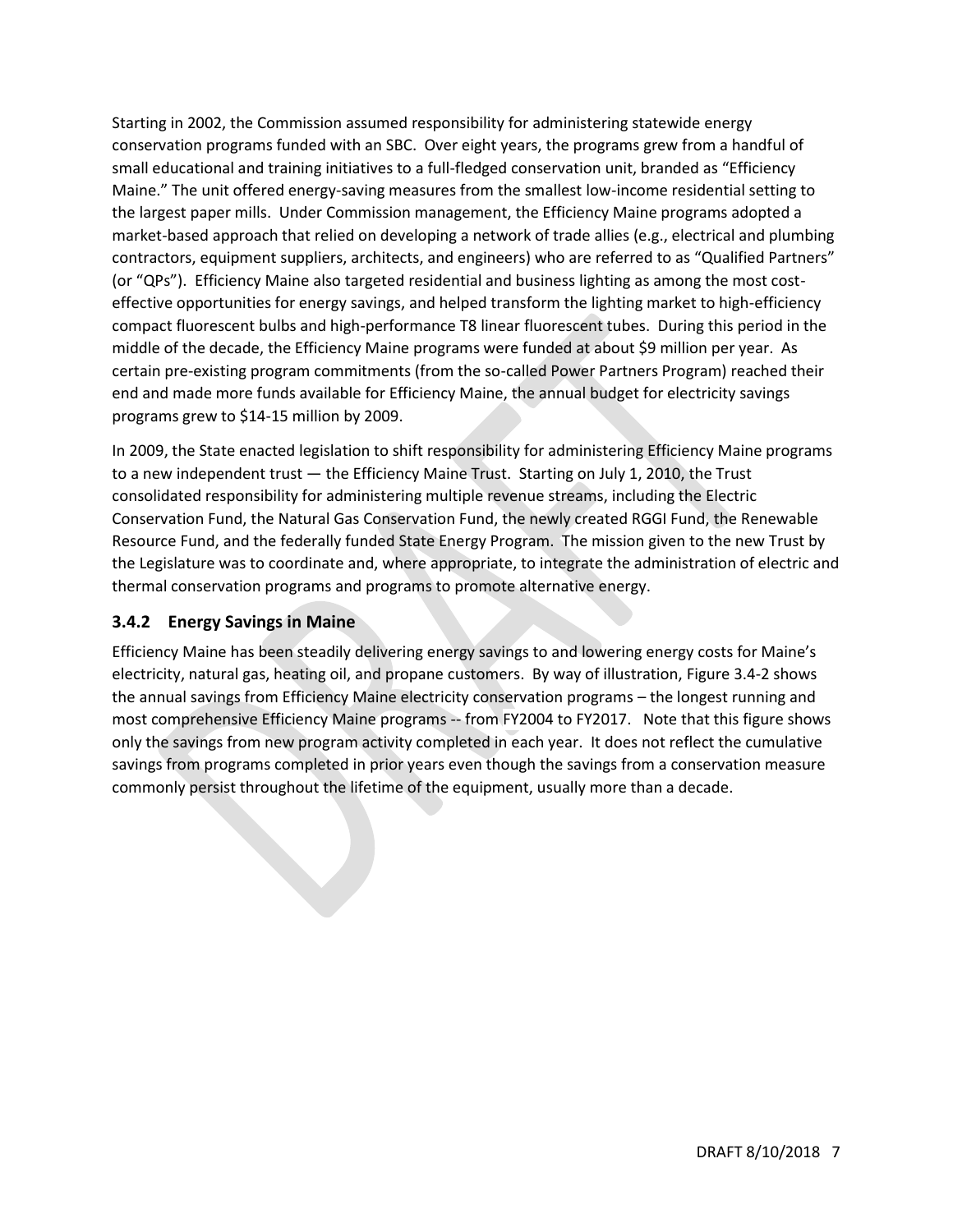

<span id="page-7-0"></span>

Source: Efficiency Maine data.

 $\overline{\phantom{a}}$ 

### **3.4.3 Financial Savings (Benefits)**

Energy and capacity savings from efficiency projects are the chief contributors to financial savings, which are referred to in the Trust's calculus of cost-effectiveness as "benefits." The financial savings represent the net cost that is avoided, or not paid, by the customer and other ratepayers as a result of the efficiency upgrade. Over the past decade Efficiency Maine programs have delivered significant benefits that outweigh the total costs.<sup>5</sup>

Figure 3.4-3 and Figure 3.4-4 highlight the financial savings, over the full lifetime that efficiency upgrades remain operational, for two of Efficiency Maine's most popular and longest-running programs — the Commercial and Industrial Prescriptive Program and Retail Initiatives.<sup>6</sup> Because the financial benefits are a function of the price of the energy use avoided, if energy prices drop they may decrease even as budgets or energy savings are increasing.

<sup>&</sup>lt;sup>5</sup> "Total costs" reflect the sum of the Trust's costs for administration and financial incentives plus the incremental capital and operating costs paid by the customer.

<sup>&</sup>lt;sup>6</sup> The Business Incentive Program is now named the Commercial and Industrial Prescriptive Program.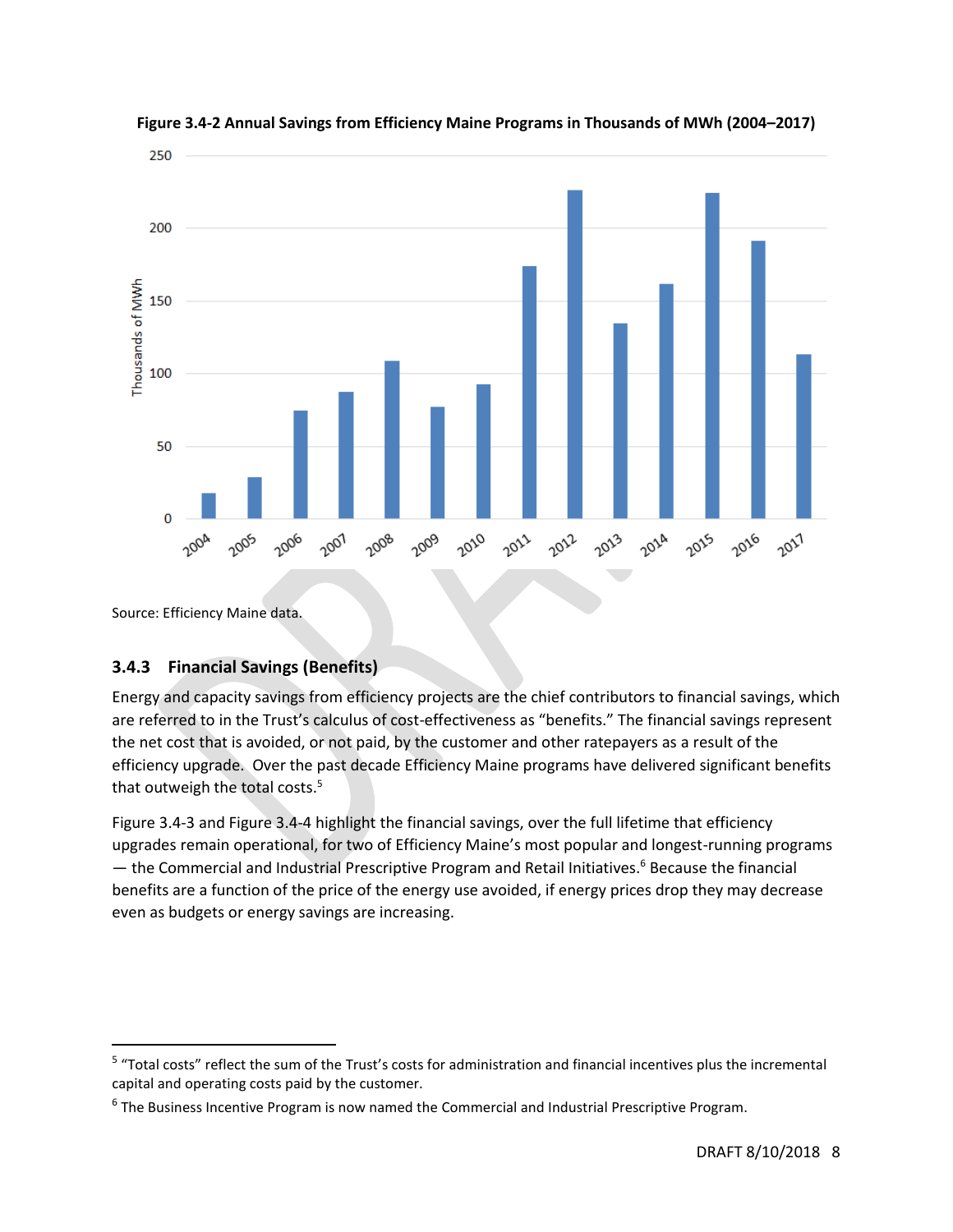

**Figure 3.4-3: Benefits (Lifetime) vs. Costs of the Commercial and Industrial Prescriptive Program** 

Note: Reflects electric, natural gas, and unregulated fuel savings.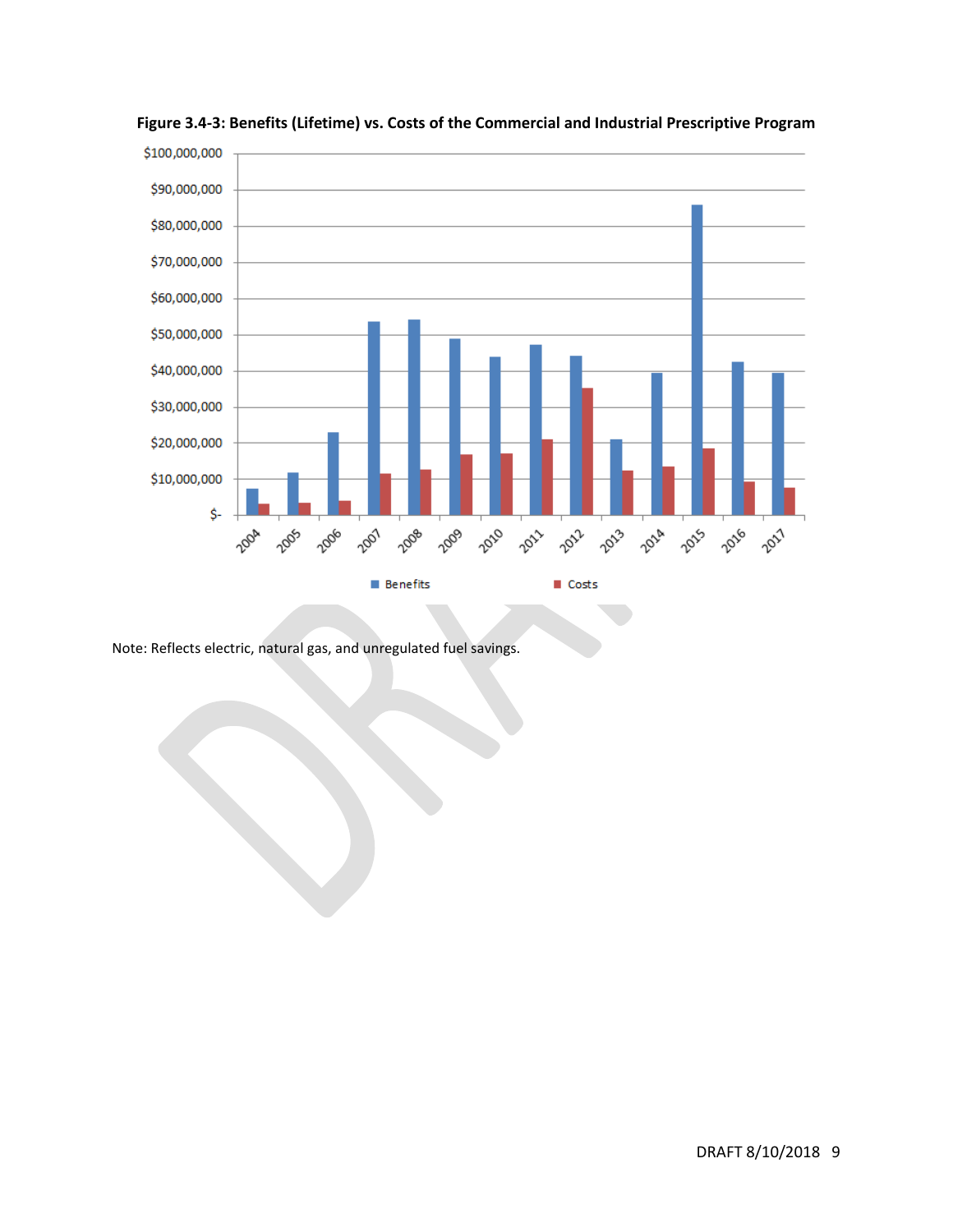

**Figure 3.4-4: Benefits (Lifetime) vs. Costs of the Retail Initiatives Program**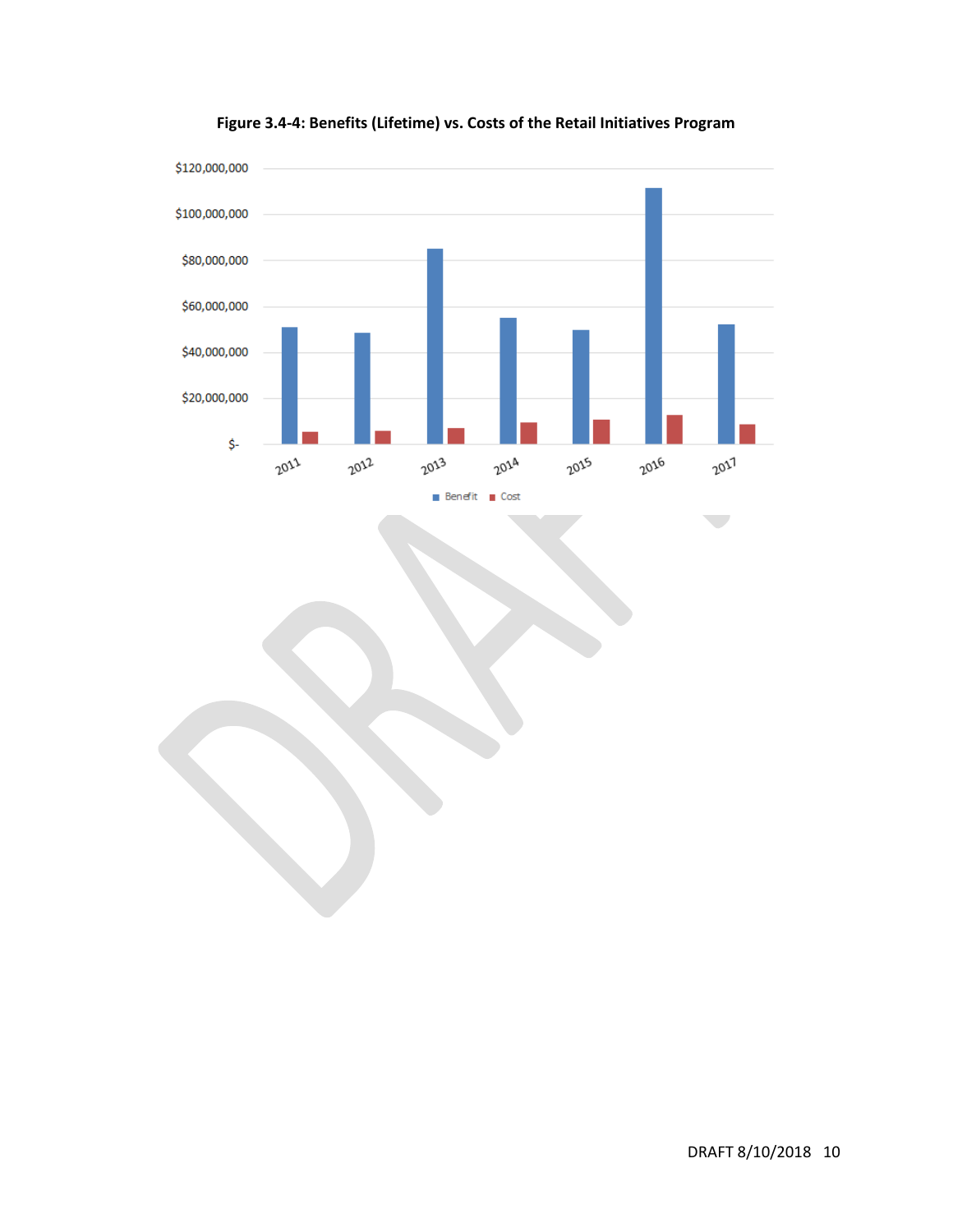Figure 3.4-5 highlights the program benefits from Trust programs targeting natural gas and unregulated fuel savings. These programs or measures are designed to achieve energy savings regardless of fuel type. For purposes of allocating budgets and tracking savings, the term unregulated fuels refers to fuels such as oil, propane, kerosene, or wood. These programs have delivered a large amount of heating fuel savings over the past three years. This increase in savings is driven primarily by activity in the Home Energy Savings Program.



**Figure 3.4-5: Benefits (Lifetime) vs. Costs of Natural Gas and Unregulated Fuels Programs**

Note: Reflects electric, natural gas, and unregulated fuel savings.

#### **3.4.4 Low Price of Efficiency**

A different way to look at the value of energy conservation programs is to translate the cost savings into a price per unit of supply. When the total of the costs paid by the Trust and the incremental costs paid by participating customers is spread across the lifetime energy savings (e.g., electricity saved) of each year's projects, the result is a price to deliver a unit of energy savings that can be usefully compared to the value of a unit of energy supply that is being avoided. As reported in each of the Trust's Annual Reports from FY2011 to FY2017, the total cost of energy conservation improvements has ranged from 2.3 to 4.9 cents per kWh.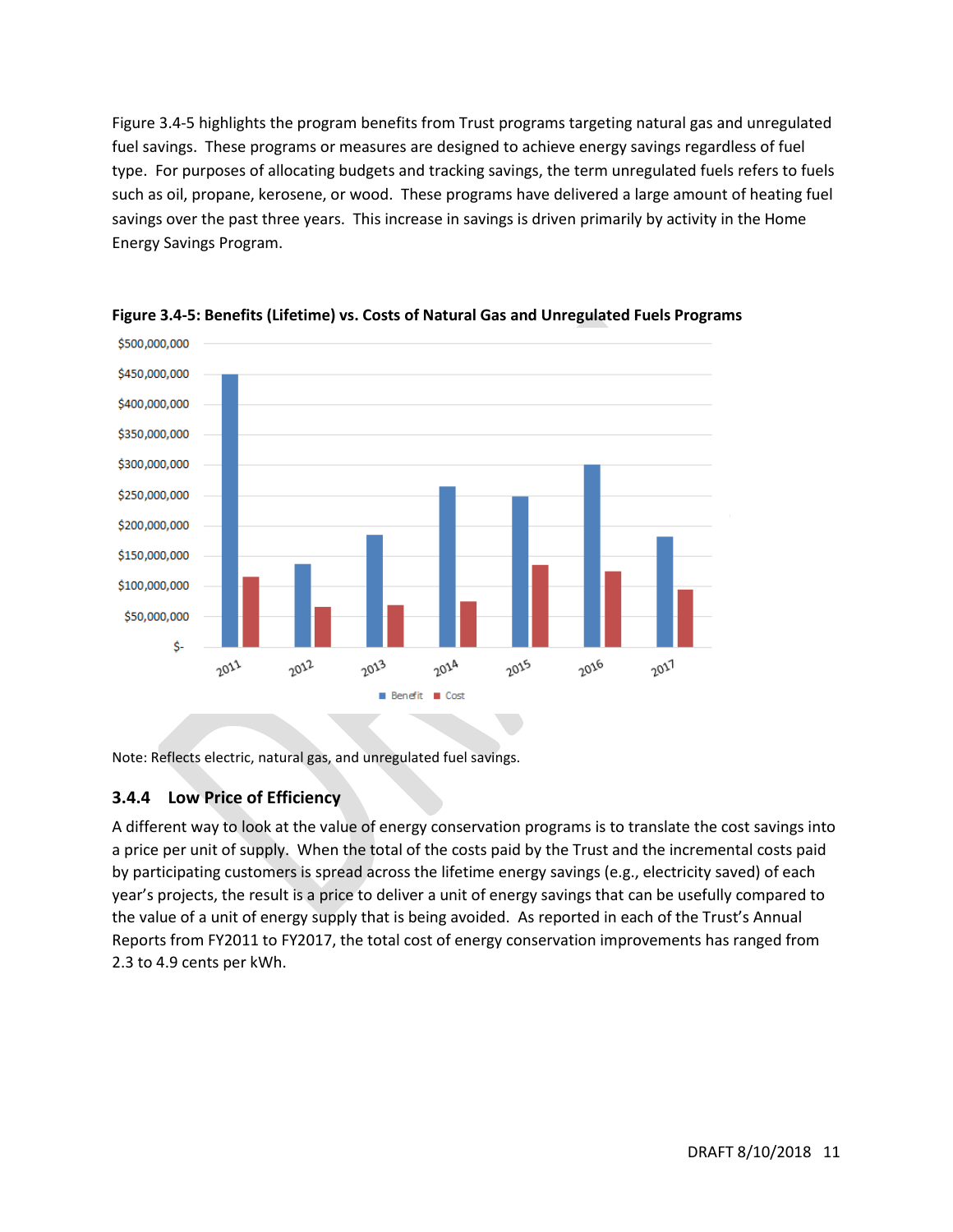

**Figure 3.4-6: Total Cost of Electric Efficiency Improvements, FY2011-2017**

### **3.4.5 Efficient Administration of Programs**

Maine statute identifies several best practices in program administration that the Trust is directed to pursue. Among these is the principle of maximizing "the efficiency with which programs are planned, designed, overseen and delivered."<sup>7</sup> This principle is complemented by statutory guidance regarding the efficient deployment of RGGI funds to "minimize administrative costs and maximize program participation and effectiveness."<sup>8</sup>

The Trust has achieved reasonable success in delivering energy savings at a low cost of production during the previous Triennial Plan periods. This success is reflected in Figure 3.4-7.

 $\overline{a}$ 

 $7$  35-A MRS §10104(2)(C).

 $^8$  35-A MRS §10109(4)(G) states, "In order to minimize administrative costs and maximize program participation and effectiveness, the trustees shall, to the greatest extent feasible, coordinate the delivery of and make complementary the energy efficiency programs under this section and other programs…."